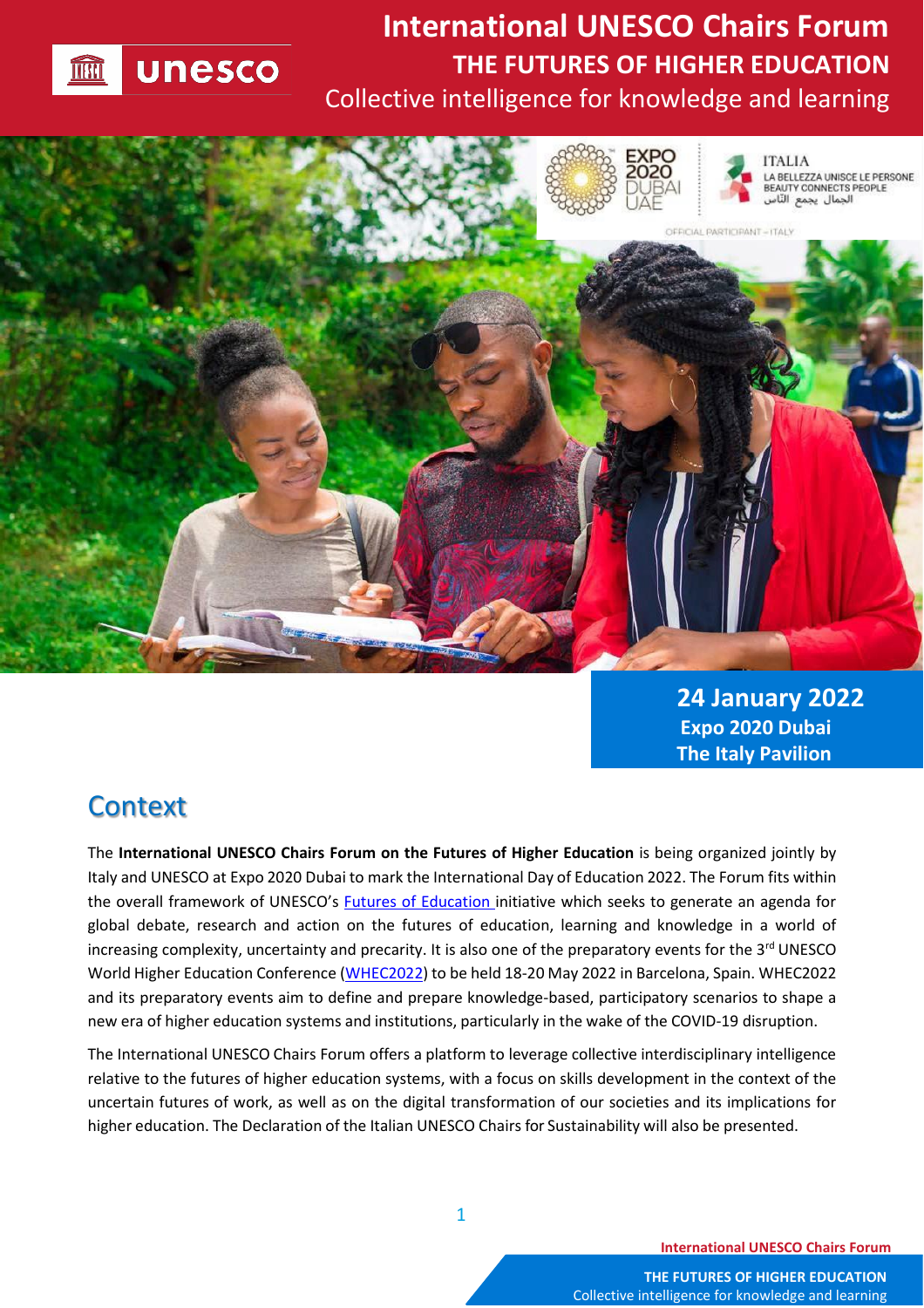# Skills for Work and Life

Today's world is experiencing societal and environmental challenges, and unprecedent technological change, affecting higher education systems, academic mobility, working patterns, welfare systems and ways of life. It will be crucial to further promote the acquisition of knowledge, skills and attitudes through lifelong learning, technical training, entrepreneurship and vocational training that facilitate transitions of young people from education to quality, fulfilling employment, as part of an overall strategy to modernize higher education and labour market systems. Higher education can foster forward-looking initiatives to help match the supply and demand of competencies for work and life in tomorrow's world. This focus area will address the following questions:

- How can "interdisciplinarity" be further promoted as the way of allowing people to learn by making connections between ideas and concepts across different disciplinary boundaries?
- How could we deliver the promise of better transitions between higher education andwork?
- What role for higher education institutions in supporting lifelong learning?
- How can higher education contribute to more inclusive, peaceful and sustainable societies?

## Digitalization and Connectivity

Artificial Intelligence, Big Data, and online learning platforms are having increasing impacts on education systems worldwide, including the higher education and research communities. Digitalization is the process of breaking geographical and cultural boundaries, allowing teachers, educators and students to take their knowledge beyond the classroom, potentially to a worldwide audience. Thus, digitalization is not only about innovation or technology, but is also a matter of culture and the capacity to foster connections. Yet, affordable connectivity for learning and meaningful access to digital technologies is a global challenge and there are enormous disparities between and within countries to address. Efforts are currently underway to help steer the digital transformation of education towards equity, inclusion and quality. This focus area will explore the following questions:

- How could higher education create more inclusive, engaging and effective education processes through affordable connectivity anddigitalization?
- How to facilitate integration of digital technologies with existing models of teaching and learning?
- How to meet different learner needs by using digital technologies to customizeeducation?
- How to facilitate collaborations, develop educators' capacities and enrich the content of learning?
- How might digitalization and connectivity further support lifelong learning?
- How to address the ethical issues relating to the use of digital technologies in higher education and research settings?

### Forum Structure

Following an introductory high-level segment that frames the Forum, two expert panels will be devoted to: (1) Skills for Work and Life, and (2) Digitalization and Connectivity, bringing in international and interdisciplinary perspectives. Finally, the Declaration of the Italian UNESCO Chairs for Sustainability will be introduced and presented. The International UNESCO Chairs Forum on the Futures of Higher Education will be held in hybrid mode and livestreamed on [Facebook Italy Expo 2020](https://fb.me/e/8aLLqJoS9) and [YouTube Italy Expo 2020.](https://youtu.be/ZW0UCZDzKJQ) Working language: English.

2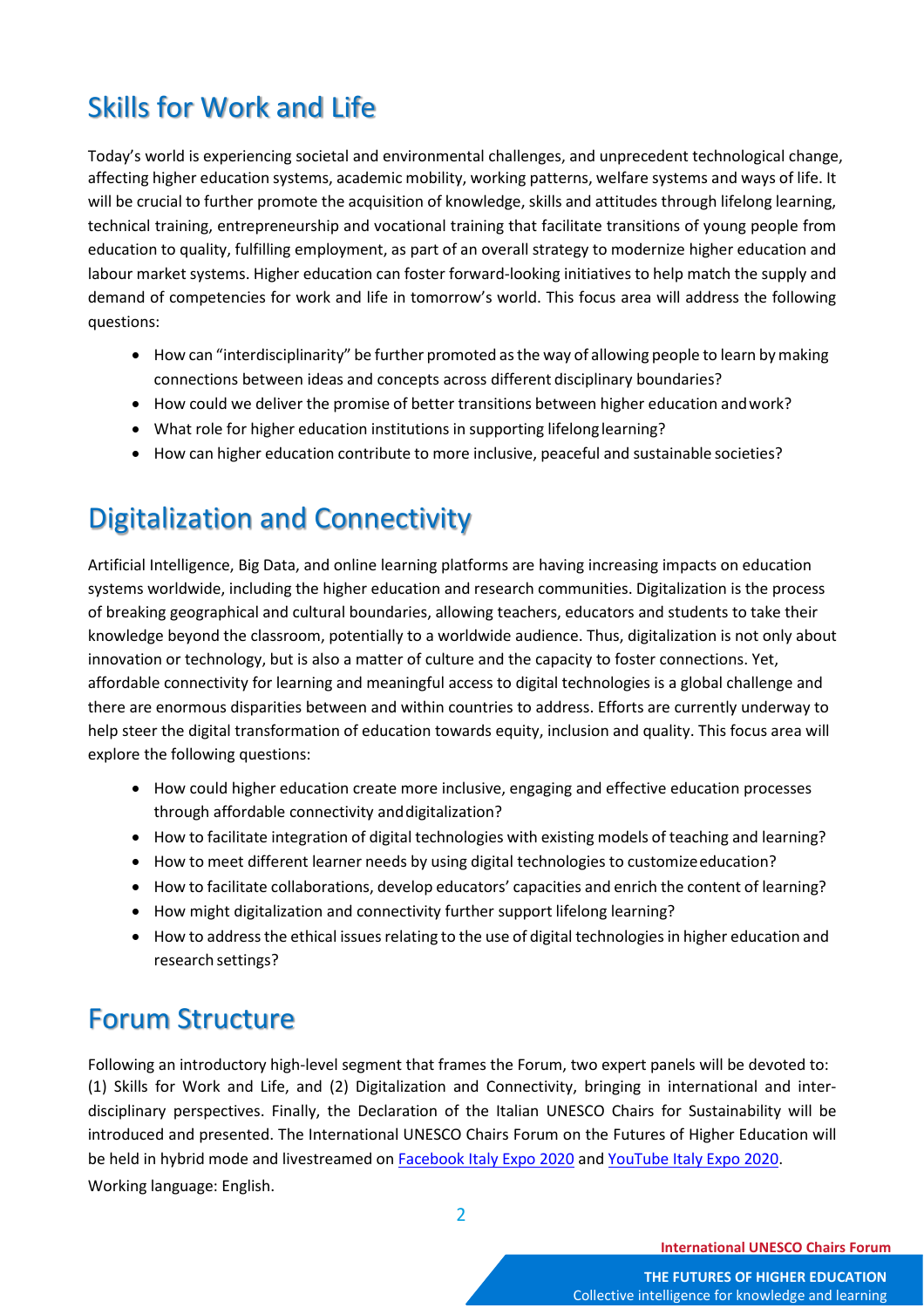



OFFICIAL PARTICIPANT - ITALY

#### Provisional Agenda 24 January 2022 11:00 to 13:00 Dubai time Hybrid event

| THE FUTURES OF HIGHER EDUCATION<br>Collective intelligence for knowledge and learning                                                                                                                                                                                                                                                                                                                                                                                                                                                                                                                                                                                 |  |
|-----------------------------------------------------------------------------------------------------------------------------------------------------------------------------------------------------------------------------------------------------------------------------------------------------------------------------------------------------------------------------------------------------------------------------------------------------------------------------------------------------------------------------------------------------------------------------------------------------------------------------------------------------------------------|--|
| Presenter: Lorenzo Micheli, Education Programme Manager, Italy Pavilion at Expo 2020 Dubai<br><b>Welcoming remarks</b>                                                                                                                                                                                                                                                                                                                                                                                                                                                                                                                                                |  |
| Mr. Paolo Glisenti, Commissioner General of the Italian Pavilion<br><b>Opening remarks</b><br>Ms. Stefania Giannini, Assistant Director-General for Education, UNESCO [4 min.]<br>H.E. Patrizio Bianchi, Minister of Education, Italy [4 min.]<br>Dr. Hammad Al Yahaey, Assistant Undersecretary for Curriculum Sector, Ministry of Education,<br>United Arab Emirates [4 min.]<br>H.E. Maria Cristina Messa, Minister of Universities and Research, Italy [4 min. video-message]                                                                                                                                                                                     |  |
| Keynote<br>The Futures of Higher Education: Global trends, opportunities and challenges [8 min.]<br>Mr. Francesc Pedro, Director, UNESCO International Institute for Higher Education in Latin America<br>and the Caribbean<br><b>Discussants</b><br>Professor Alberto Melloni, UNESCO Chair in Religious Pluralism and Peace, Italy [3 min.]<br>Professor Domenico Simeone, UNESCO Chair on Education for Human Development and Solidarity<br>among Peoples, Italy [3 min.]                                                                                                                                                                                          |  |
| Panel 1: Skills for Work and Life<br>Panelists will include UNESCO Chairholders from different regions of the world whose research<br>focuses on the changing world of work and implications for skills development as we look to the<br>future.<br>Professor Loes Damhoff, UNESCO Chair in Futures Literacy, The Netherlands [4 min.]<br>Dr. Ziad Said, UNESCO Chair on TVET and Sustainable Development, Qatar [4min.]<br>Dr. Willy Ngaka, UNITWIN Network on Literacies, Green Skilling, and Capacity Development for<br>Sustainable Communities in Africa, Uganda [4 min.]<br>Moderation: Giorgia Ferraro, Italy Pavilion Peer Mentor<br>Q&A discussion [15 min.] |  |
|                                                                                                                                                                                                                                                                                                                                                                                                                                                                                                                                                                                                                                                                       |  |

3